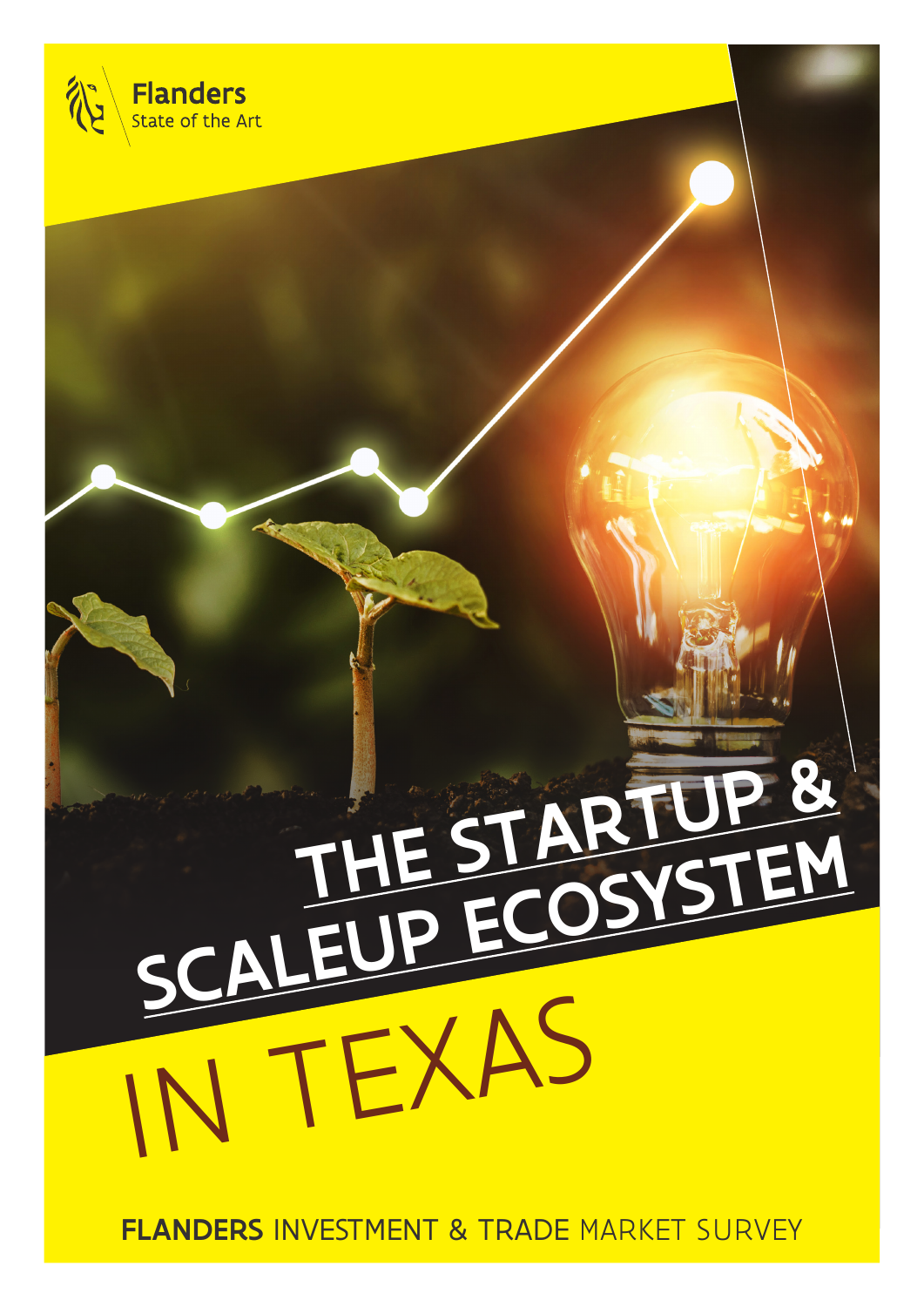Market Report



//////////////////////////////////////////////////////////////////////////////////////////////////////////////////////////////////

# THE STARTUP & SCALEUP

## ECOSYSTEM IN TEXAS

## Flanders Investment & Trade – Houston January 2022

//////////////////////////////////////////////////////////////////////////////////////////////////////////////////////////////////

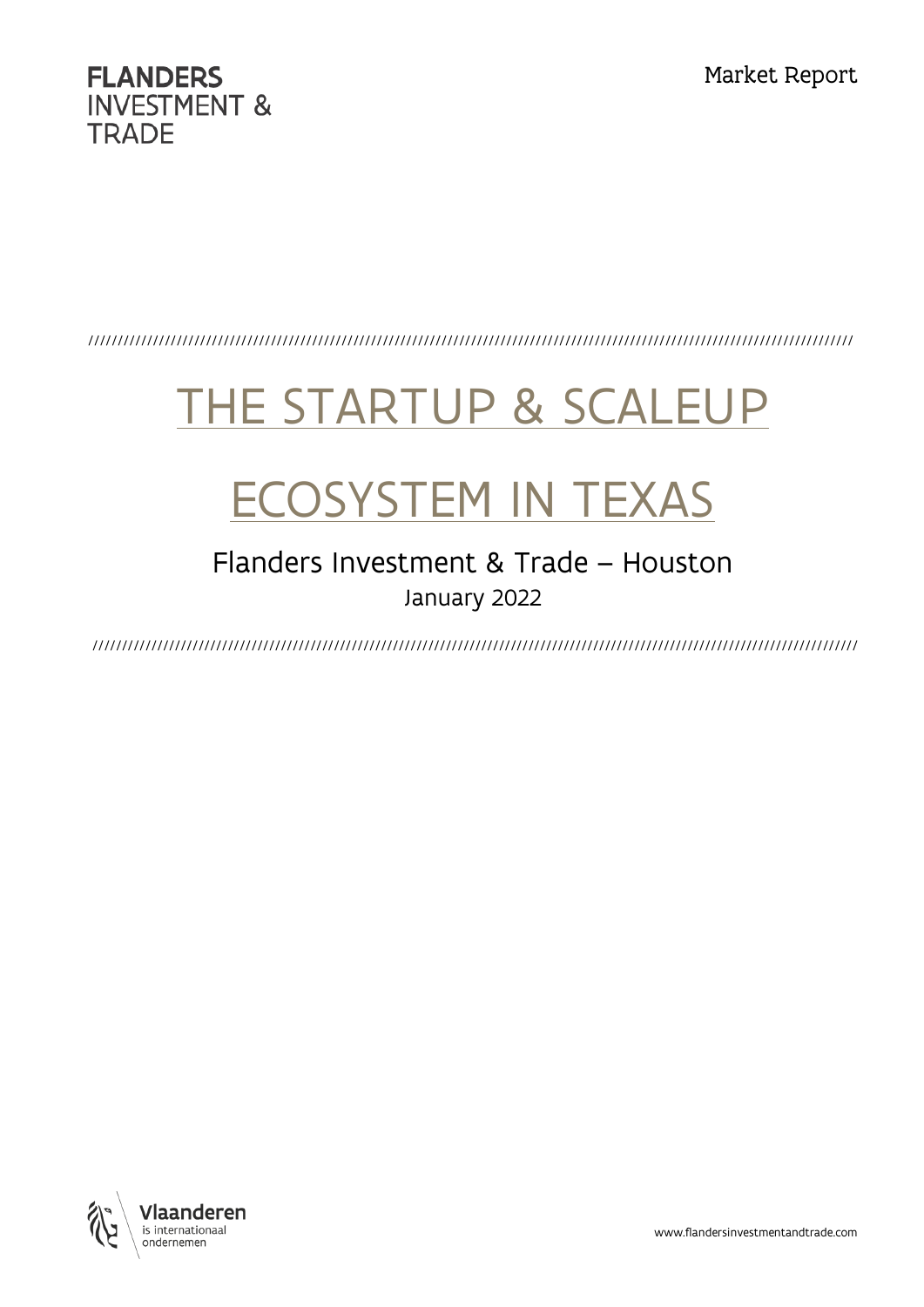## **CONTENT**

| HOUSTON.                     |  |
|------------------------------|--|
|                              |  |
| SAN ANTONIO                  |  |
| 2.8 OTHER CLUSTERS IN TEXAS. |  |
| 3. EVENTS.                   |  |
|                              |  |
| 5. SOURCES.                  |  |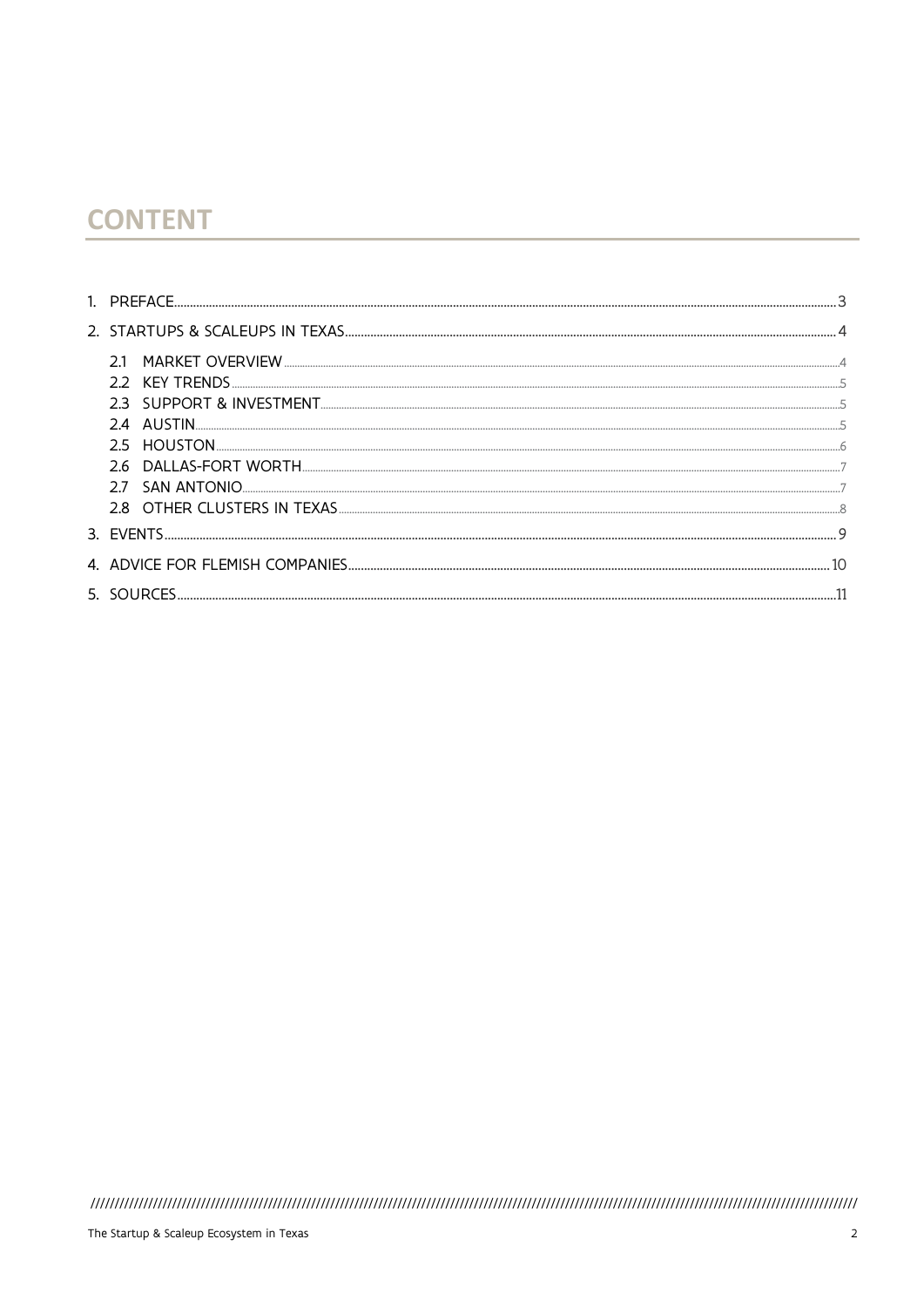## <span id="page-3-0"></span>1. PREFACE

Texas' startup ecosystem is clustered around its largest cities – Houston, Dallas and San Antonio – with a particular bright spot in its capital city of Austin.<sup>[1](#page-3-1)</sup> This fast-growing city<sup>[2](#page-3-2)</sup> has rapidly become known as a startup, scaleup and technology hub that has even recently drawn Tesla motors to move its headquarters from California<sup>[3](#page-3-3)</sup>. Google, Apple, Microsoft, Dell and more large tech players have established offices in Austin for years, with more companies announcing they are moving their headquarters or opening large offices every year.

Texas has a unique mix of factors within the U.S. market and globally that have led analysts to project continued growth and opportunity. This state is home to the most diverse city in the U.S.<sup>[4](#page-3-4)</sup>, Houston, as well as 49 Fortune [5](#page-3-5)00 companies<sup>5</sup>. Texas has established economic clusters in software, hardware and chip design, energy, biotechnology and life sciences, advanced manufacturing, aerospace and aviation, defense, cybersecurity, film production and more. Texas also enjoys a relatively low cost of living compared to California and New York<sup>[6](#page-3-6)</sup> (the only two states with more Fortune 500 companies).

In this study we will showcase why this state is rapidly becoming a serious competitor for tech startups to the East and West coasts of the United States and offer advice for Flemish companies interested in this region.

<span id="page-3-1"></span><sup>&</sup>lt;sup>1</sup> (Tepper, 2020)

<span id="page-3-2"></span><sup>2</sup> (O'Donnell, 2021)

<span id="page-3-3"></span><sup>3</sup> (Lambert, 2021)

<span id="page-3-4"></span><sup>4</sup> (Wendlandt, 2021) <sup>5</sup> (Statista, 2021)

<span id="page-3-5"></span><sup>6</sup> (Missouri Economic Research and Information Center, 2021)

<span id="page-3-6"></span>

<sup>////////////////////////////////////////////////////////////////////////////////////////////////////////////////////////////////////////////////////////////////</sup>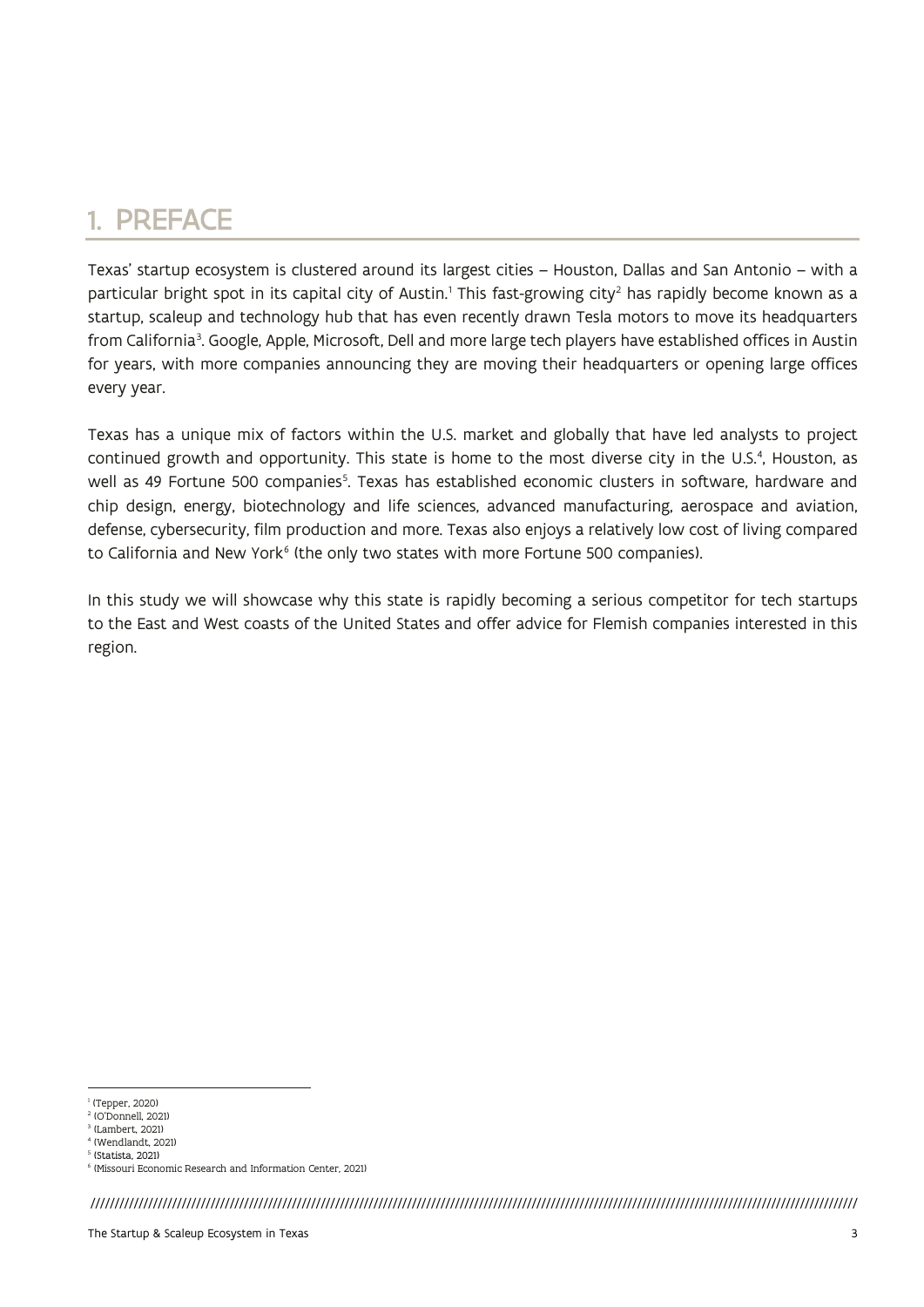## <span id="page-4-0"></span>2. STARTUPS & SCALEUPS IN TEXAS

## <span id="page-4-1"></span>2.1 MARKET OVERVIEW

Nicknamed "Silicon Hills", Austin is home to Texas' silicon chip design cluster[7](#page-4-2) and hosts many companies active in hardware manufacturing (Dell, AMD, IBM, Samsung, Texas Instruments, NXP semiconductors) and software engineering (Amazon, Apple, Facebook, Google, Indeed, Cisco, eBay, PayPal, Oracle, Blizzard Entertainment, Electronic Arts). Samsung has recently announced that they will build a \$17 billion USD semiconductor factory outside of Austin<sup>[8](#page-4-3)</sup>.

While Austin is the creative industries hub of Texas and enjoys a reputation as both futuristic and laidback, Houston and San Antonio are important hubs for other innovative clusters.

Houston is often referred to as the energy capital of the world<sup>9</sup> for its established Oil & Gas players, but is quickly becoming a hub for clean energy technology development and funding in the U.S.<sup>[10](#page-4-5)</sup> Houston is home to N.A.S.A.'s Johnson Space Center and the Houston Spaceport, a federally-licensed commercial spaceport with more than 200 aerospace companies.<sup>[11](#page-4-6)</sup> In addition to energy and aerospace, Houston boasts the Texas Medical Center, the largest medical complex in the world<sup>[12](#page-4-7)</sup> and a perfect place for biotech startups to raise capital through Houston's robust med-tech research and investment network[13](#page-4-8).

San Antonio's defense industry cluster has grown naturally into a cybersecurity cluster within the state, drawing on its workforce of U.S. military veterans with computer programming and related technology skills<sup>[14](#page-4-9)</sup>.

The Dallas-Fort Worth metroplex is home to a number of innovative companies including Facebook's Oculus, Top Golf, AT&T, and Texas Instruments. The Dallas-Fort Worth metroplex has a long history of driving innovation in the semiconductor market, and Texas Instruments recently announced plans to build a new \$30 billion USD semiconductor factory outside of Dallas<sup>[15](#page-4-10)</sup>.

Texas is home to 92 four-year colleges and universities<sup>16</sup>, with nine of those reaching Tier One status for research.

<span id="page-4-2"></span> $<sup>7</sup>$  (Williams, 2016)</sup>

<span id="page-4-3"></span><sup>8</sup> (Shead, 2021)

<span id="page-4-4"></span><sup>9</sup> (Prado, 2021)

<span id="page-4-5"></span><sup>10</sup> (Hampton, 2021)

<span id="page-4-6"></span><sup>&</sup>lt;sup>11</sup> (Houston Airport System, 2021)

<sup>&</sup>lt;sup>12</sup> (Smith, 2021)

<span id="page-4-8"></span><span id="page-4-7"></span><sup>&</sup>lt;sup>13</sup> (Moffat, 2020)

<span id="page-4-9"></span><sup>14</sup> (Gonzalez, 2016)

<span id="page-4-10"></span><sup>15</sup> (Office of the Texas Governor, Greg Abbott, 2021)

<span id="page-4-11"></span><sup>16</sup> (College Simply, 2021)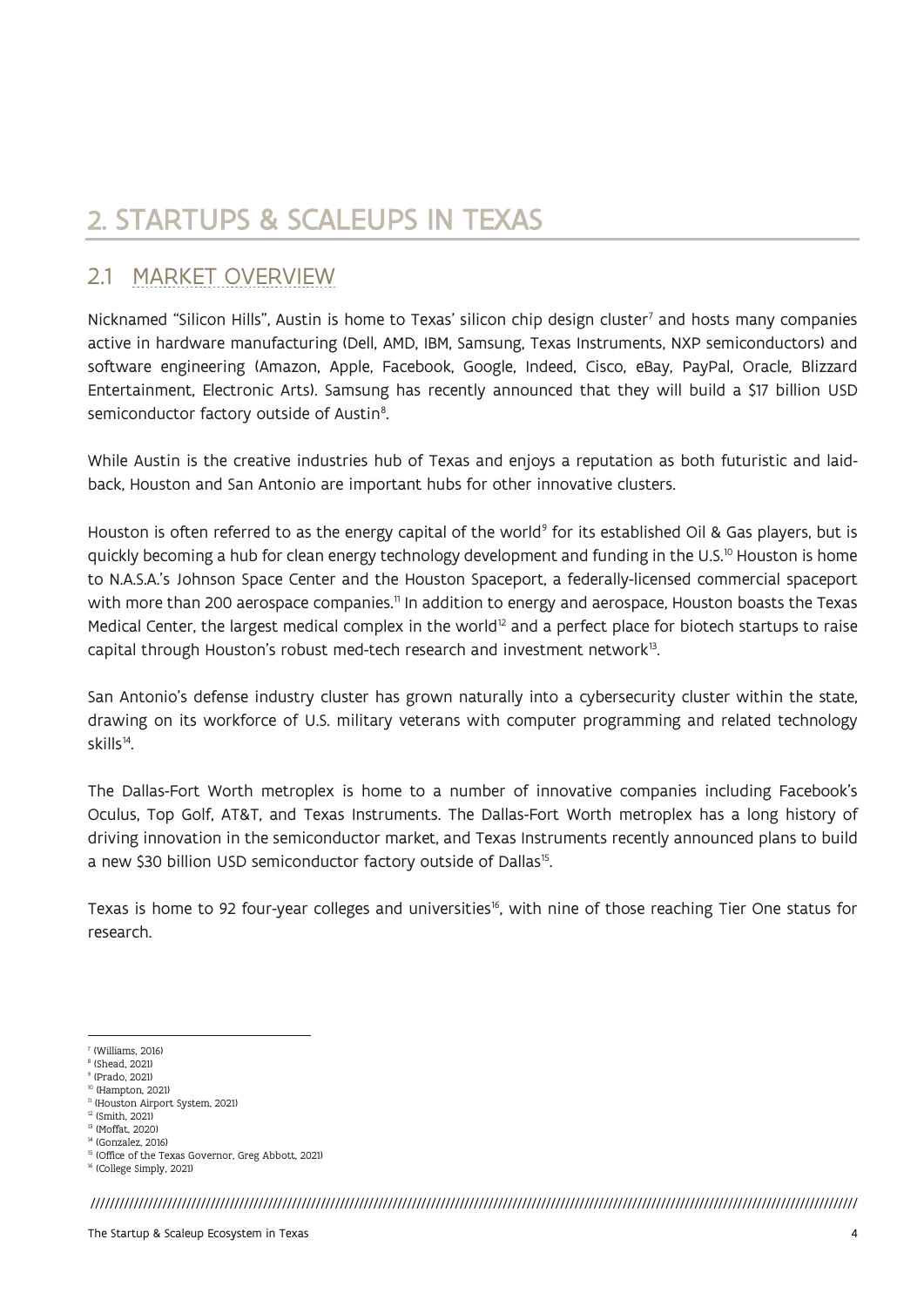## <span id="page-5-0"></span>2.2 KEY TRENDS

In Texas, companies, both large and small, are working to solve the problems of today and provide solutions to tomorrow's needs. Below are some of the major trends attracting capital and attention in the Texas startup & scaleup scene:

- Internet of Things (IOT)
- Carbon Capture Utilization & Storage (CCUS)
- Genomics
- Artificial Intelligence (AI)
- Climate Tech
- Fintech

## <span id="page-5-1"></span>2.3 SUPPORT & INVESTMENT

In this section we have attempted to include some of the most important organizations, institutions, networking groups, and funding initiatives for startups and scaleups in Texas. These initiatives are always changing and more are emerging each year, so this list is not meant to be exhaustive.

We have clustered our list according to the cities in Texas. Our final section covers other clusters outside of its largest cities, which may offer surprisingly robust support for startups or scaleups with niche interests that match those regions' development goals.

### <span id="page-5-2"></span>2.4 AUSTIN

#### Capital Factory

#### <https://www.capitalfactory.com/>

This accelerator has a robust mentorship network for startups that are accepted into its program and is located in the heart of downtown Austin, allowing it to host regular networking and startup community events.

#### Tech Ranch

#### [https://techranchaustin.com](https://techranchaustin.com/)

Tech Ranch aims to equip innovation entrepreneurs, emerging small businesses and early stage ecosystems with insights, proven techniques, tools and processes you need to expand your social impact in the US, Mexico, Europe, the Americas or anywhere you do business around the world.

#### Austin Technology Incubator

#### <https://ati.utexas.edu/>

This incubator is associated with the University of Texas at Austin. Established in 1989, it is the longest active technology incubator in the U.S.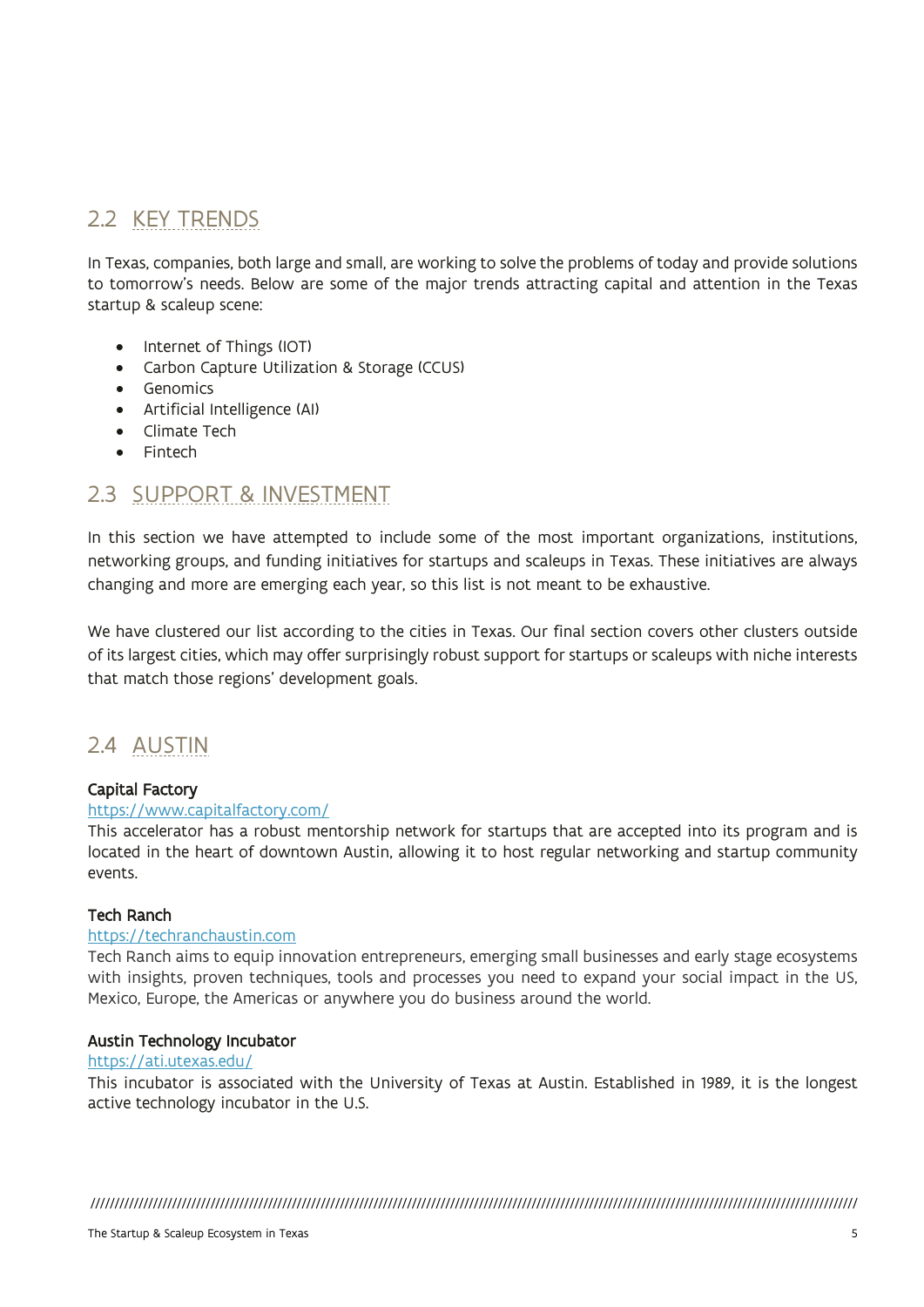#### EdTech Action Incubator

<http://edtechaction.com/> This incubator/accelerator focuses on education technology.

## <span id="page-6-0"></span>2.5 HOUSTON

#### Houston Exponential

#### <https://houstonexponential.org/>

This nonprofit was created to accelerate the growth of Houston's innovation ecosystem. In addition to hosting events and writing Venture Capital Reports, their website hosts a regularly updated list of resources that includes an ecosystem directory with coworking, venture capital, private equity, seed & angel capital, accelerators, incubators and more.

#### BioHouston

#### <http://biohouston.org/>

This nonprofit was founded by Houston-area academic and research institutions to commercialize biotech and life sciences innovations. Their support includes in-person events, direct assistance to members, and a monthly newsletter.

#### Greater Houston Partnership

#### <https://www.houston.org/>

This economic development organization serves the greater Houston area as its largest chamber of commerce. It was created in 1989 with the merging of three Houston-focused organizations. The partnership hosts regular networking events.

#### **OwlSpark**

#### <https://owlspark.com/>

This accelerator program from Rice University was founded in 2012 to support entrepreneurship in the university's community through hands-on entrepreneurship experiences. OwlSpark participates in the Bayou Startup Showcase with RED Labs (a similar accelerator from the University of Houston).

#### RED Labs

#### <https://www.bauer.uh.edu/centers/wce/programs/accelerator.php>

RED Labs Summer Accelerator program is a 12-week program designed to help teams of students, faculty and alumni of University of Houston who have startup ideas that culminates in the Bayou Startup Showcase – a joint pitch showcase between OwlSpark and RED Labs. (Currently only one team member needs to be a student, faculty or alumni of the university to participate.)

#### Rice Alliance

#### <https://alliance.rice.edu/>

Rice University's initiative to support technology commercialization and entrepreneurship. This program was ranked the number one Graduate Entrepreneurship Program by Princeton Review and Entrepreneur Magazine. Their resources and events are offered to startups not affiliated with Rice University, as well.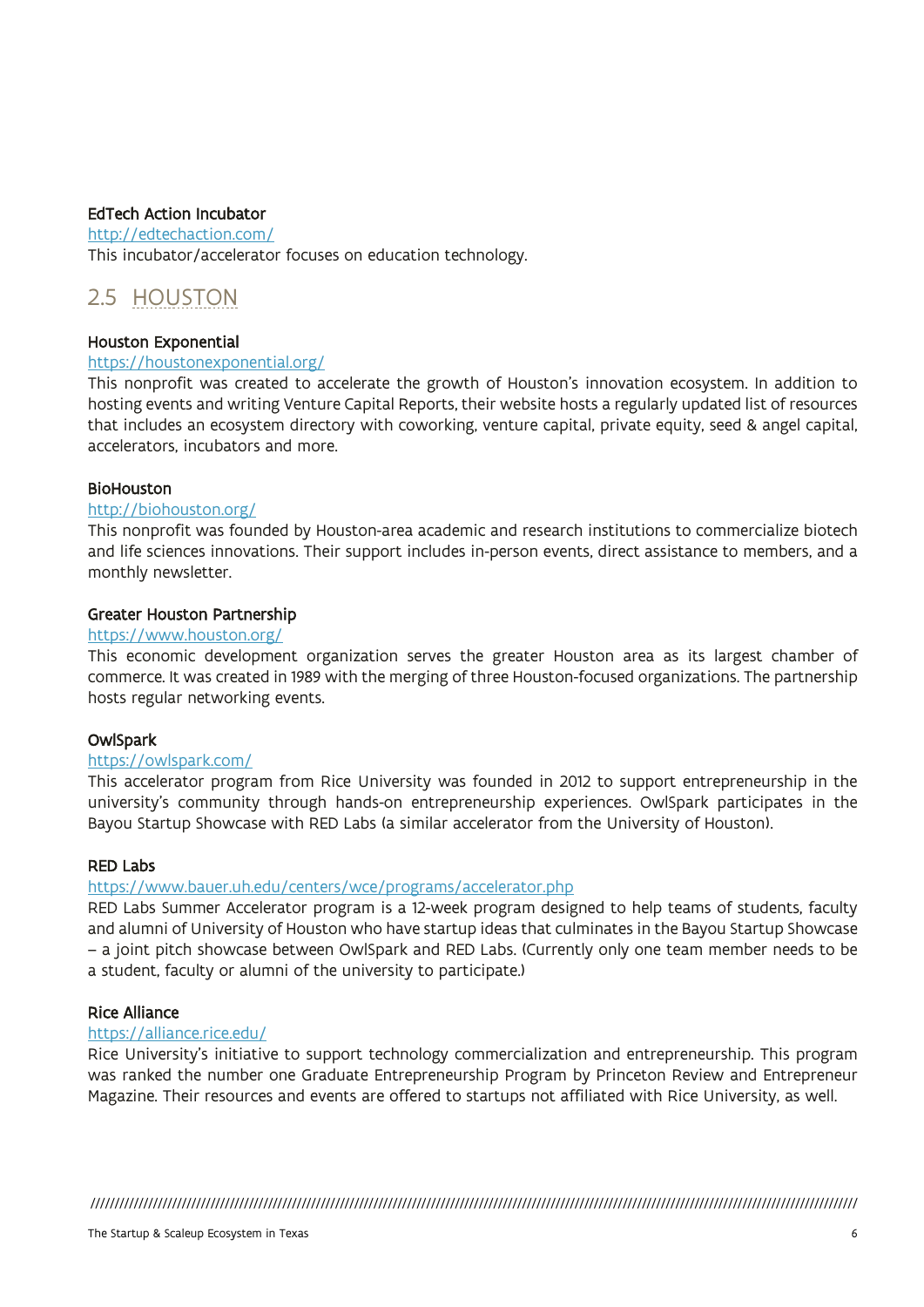#### Texas Medical Center (TMC) Innovation Institute

#### <https://www.tmc.edu/innovation/>

TMC Innovation supports entrepreneurs from around the world through the TMC Health Tech Accelerator, which includes a coworking space, corporate partners and easy access to the Texas Medical Center life sciences cluster.

#### Greentown Labs

#### <https://greentownlabs.com/>

Focused on sustainability, this incubator was founded by entrepreneurs to solve the climate crisis through entrepreneurship and collaboration.

#### Halliburton Labs

#### <https://halliburtonlabs.com/>

Halliburton Labs is the accelerator of multinational Halliburton. Halliburton Labs is committed to the science and continued evolution of sustainable, reliable energy.

#### <span id="page-7-0"></span>2.6 DALLAS-FORT WORTH

#### SKU Dallas

#### <https://sku.is/>

SKU accelerates emerging consumer packaged goods brands with a world-class program driven by a thriving community of serial entrepreneurs & industry experts.

#### Tech Wildcatters

#### <https://www.techwildcatters.com/>

TW Training Camp provides a customized program that will help you launch, grow, and scale your company to a world-class level.

#### **TECHEW**

#### <https://www.techfortworth.org/>

TechFW was founded in 1998 and is a non-profit 501(c)(3) partnering with the University of North Texas Health Science Center, the City of Fort Worth, the University of Texas at Arlington, to help entrepreneurs bring to market innovative technologies that will impact the environment, empower the community and improve healthcare.

#### <span id="page-7-1"></span>2.7 SAN ANTONIO

#### VelocityTX

#### [https://www.velocitytx.org](https://www.velocitytx.org/)

VelocityTX built the first Innovation Center in the city's near eastside to facilitate collaboration and the collision of ideas, drive innovation and foster the entrepreneurial spirit. This 17,000 square foot state of the art facility brings together a like-minded community of people who want to change the world — innovators, thinkers, doers, connectors.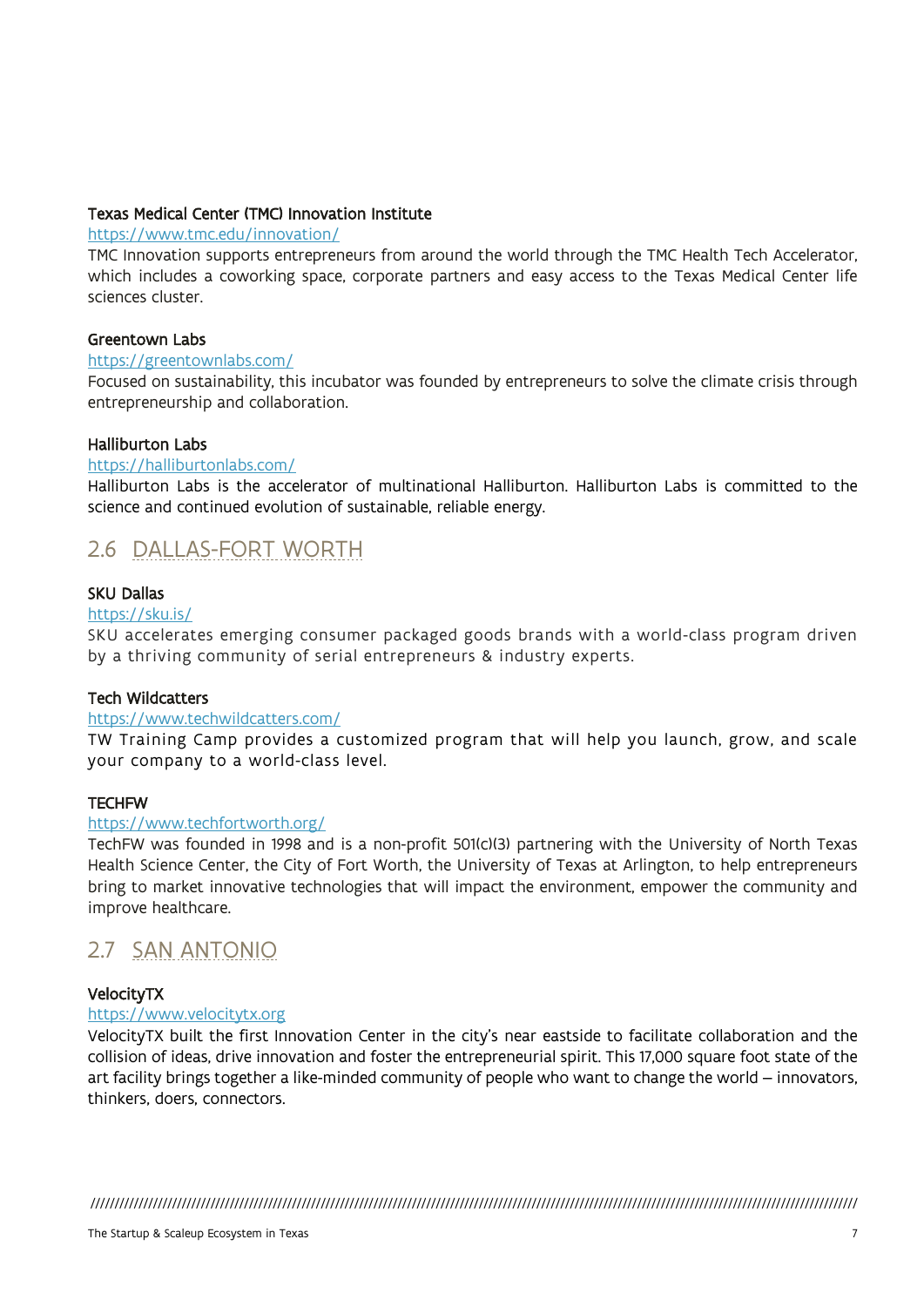#### San Antonio Technology Center

<https://satc.org/>

This office space focuses on connecting biotech firms, technology businesses and entrepreneurs in San Antonio.

#### CyberSecurity at Port San Antonio

#### <https://www.portsanantonio.us/CyberWorksHere>

A hub that leases spaces to start-up and established cybersecurity operations, with plans to build an innovation center that will host tech competitions.

#### Bexar County Innovation Fund

#### <https://www.bexar.org/2795/Innovation-Fund>

This fund is used to accelerate the growth of digital information technology, with an emphasis on collaborative, multi-agency applications.

#### Bexar County Small Business & Entrepreneurship Department

<https://www.bexar.org/145/Businesses>

This department from Bexar County helps entrepreneurs start businesses through personalized support.

## <span id="page-8-0"></span>2.8 OTHER CLUSTERS IN TEXAS

#### ScaleUp Rio Grande Valley

#### <https://www.utrgv.edu/scaleup/>

This helps established business owners in the Rio Grande Valley with trainings, advice and networking opportunities.

#### Brazos Valley Economic Development Corporation

#### <https://brazosvalleyedc.org/>

This public-private organization is located near Texas A&M University, which boasts a highly-educated workforce and a low-cost business environment at the center of the Texas Triangle (the area between Dallas/San Antonio/Houston.)

#### West Texas Angel Network

#### <http://wtan.org/>

This organization is focused on introducing investors and entrepreneurs in the Amarillo area.

#### WT Enterprise Center

#### <https://wtenterprisecenter.com/about/>

This organization helps local entrepreneurs in Amarillo with certified business coaches, facilities and other programs and resources.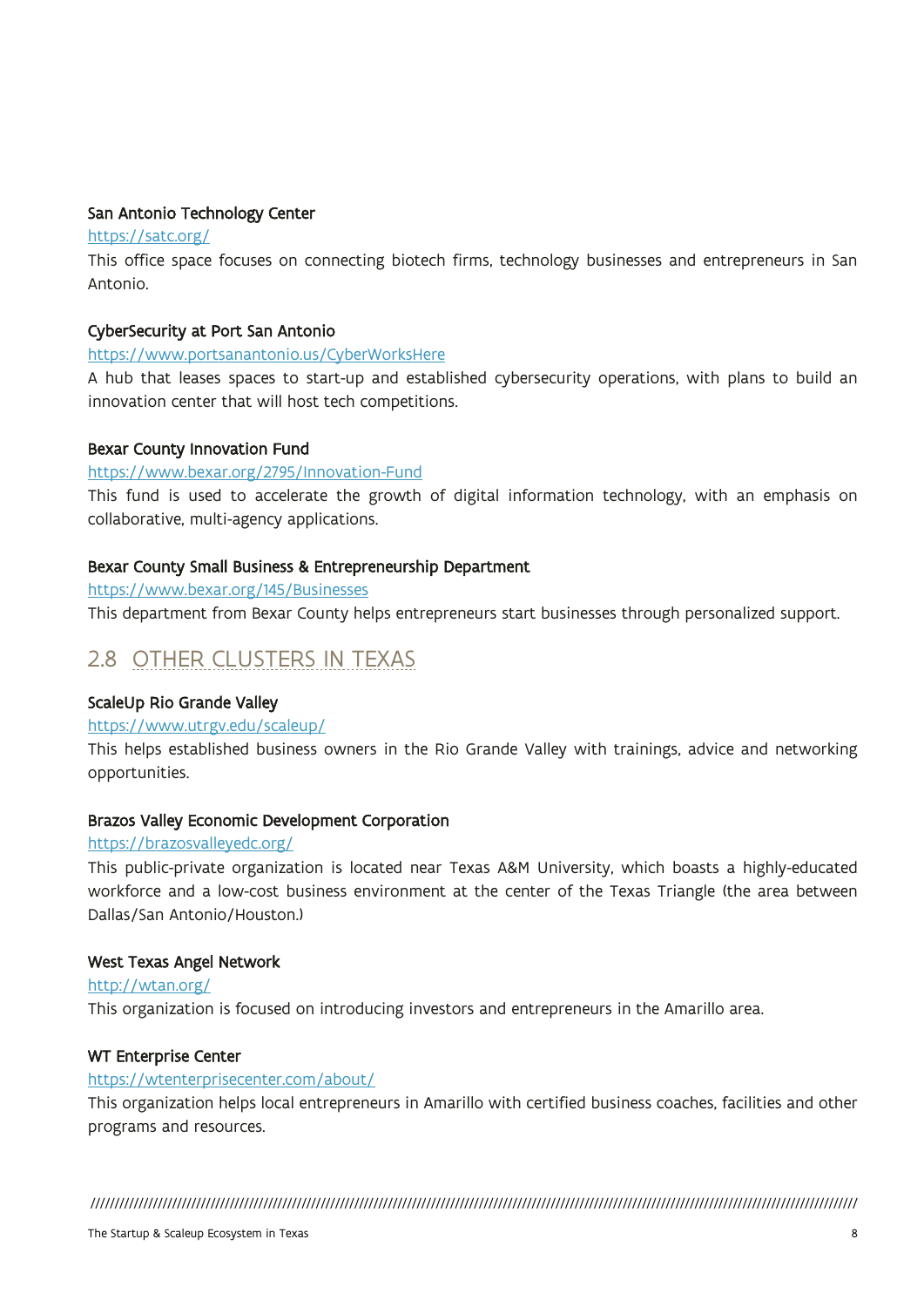## <span id="page-9-0"></span>3. EVENTS

There are numerous events held in Texas each year to support startups and scaleups, and this list is not meant to be comprehensive as they are always changing.

Here are some of the most important networking events for startups and scaleups in Texas:

#### South by Southwest

Annual event – March 11-20, 2022

#### <https://www.sxsw.com/>

Texas' largest and most international startup-focused event is the South by Southwest festival (often abbreviated SXSW), held in Austin each year. This festival started as a music festival and has grown into a multisectoral festival covering music, film and "interactive" technology, a catch-all term referring to all kinds of emerging tech including software, hardware, gaming, artificial intelligence, augmented reality, the metaverse, financial tech, startups, scaleups, clean tech, education, health and all kinds of other emerging technology or disruptive industries.

#### Innotech

#### Annual event – April 27, 2022

#### <https://www.innotechaustin.com/>

Innotech is a one day business and technology conference located in Austin, Texas. The conference highlights the latest in trends for IT leaders, developers and IT professionals.

#### TECHSPO Houston

Annual event – May 26-27, 2022 <https://techspohouston.com/>

TECHSPO Houston brings together some of the best developers, brands, marketers, technology providers, designers, innovators and evangelists looking to set the pace in our advanced world of technology.

#### Startup Weeks:

- Dallas Startup Week, August 7-11, 2022 [https://www.dallasstartupweek.com](https://www.dallasstartupweek.com/)
- Austin Startup Week [https://www.austinstartupweek.com](https://www.austinstartupweek.com/)
- Houston Startup Week <https://houston.startupweek.co/>
- San Antonio Startup Week [https://sasw.co](https://sasw.co/)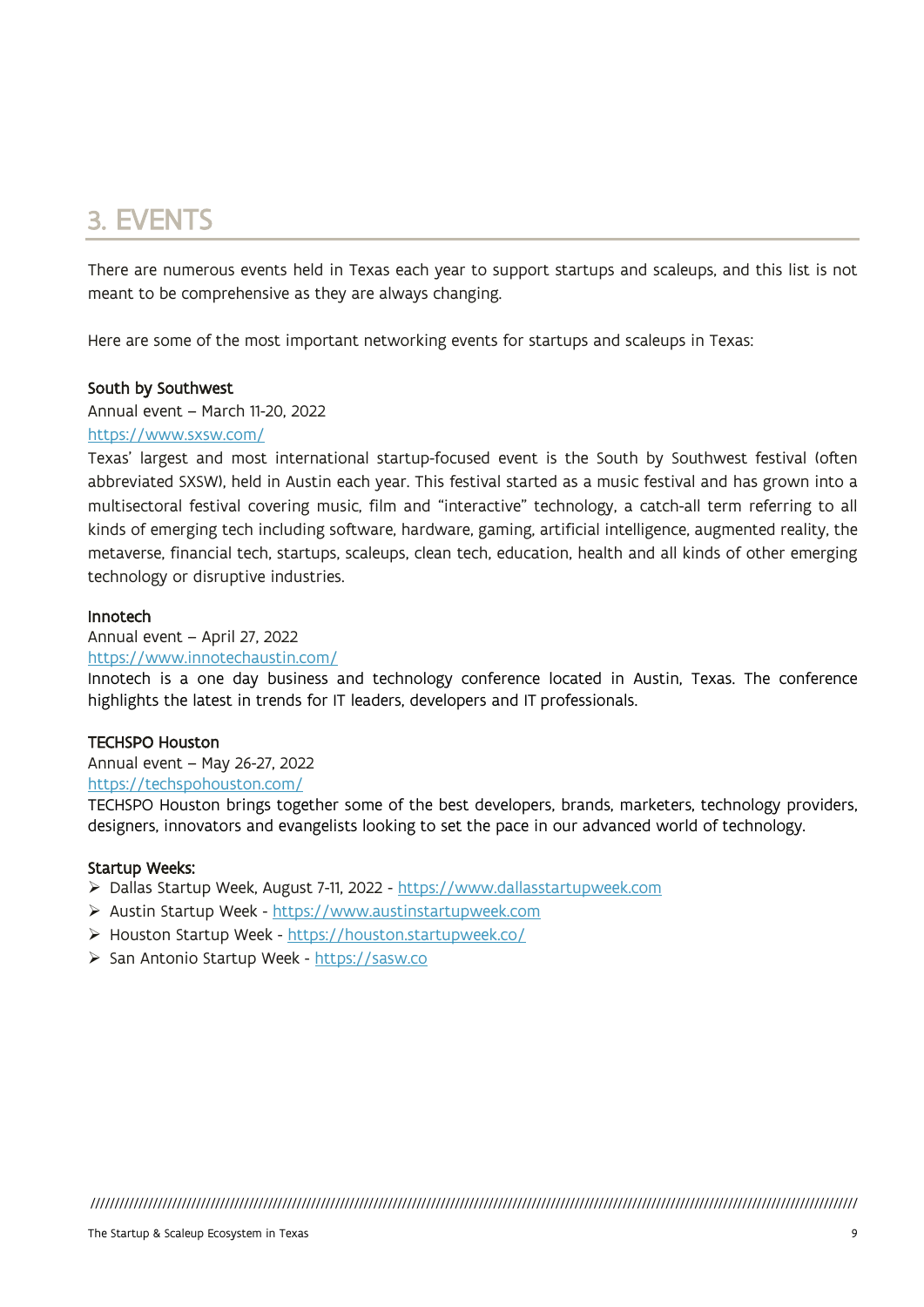## <span id="page-10-0"></span>4. ADVICE FOR FLEMISH COMPANIES

Our Houston office encourages Flemish startups or scaleups that are considering entering the U.S. market to contact our office for advice about whether Texas could match their goals for funding, talent, customer acquisition and operating costs.

Flanders Investment & Trade has established contacts with local support networks for startups and scaleups and can offer introductions to support organizations, B2B prospection programs with potential customers, or tailored advice on opening an office and navigating regulations.

While traditionally Texas has been synonymous with oil & gas, the state offers abundant opportunity for companies in a variety of sectors. Texas is a very large state and is home to a number of companies, both large and small, who focus on cutting edge sectors including cleantech, AI, life sciences, renewable energy, logistics, fintech, chemicals, and IT… just to name a few.

While Texas may not be the right fit for every company entering the U.S. market, you may find that it's beneficial to compare operating costs in Texas to other states and meet with local support organizations to put together a cost-benefit analysis when deciding where to open your first U.S. office.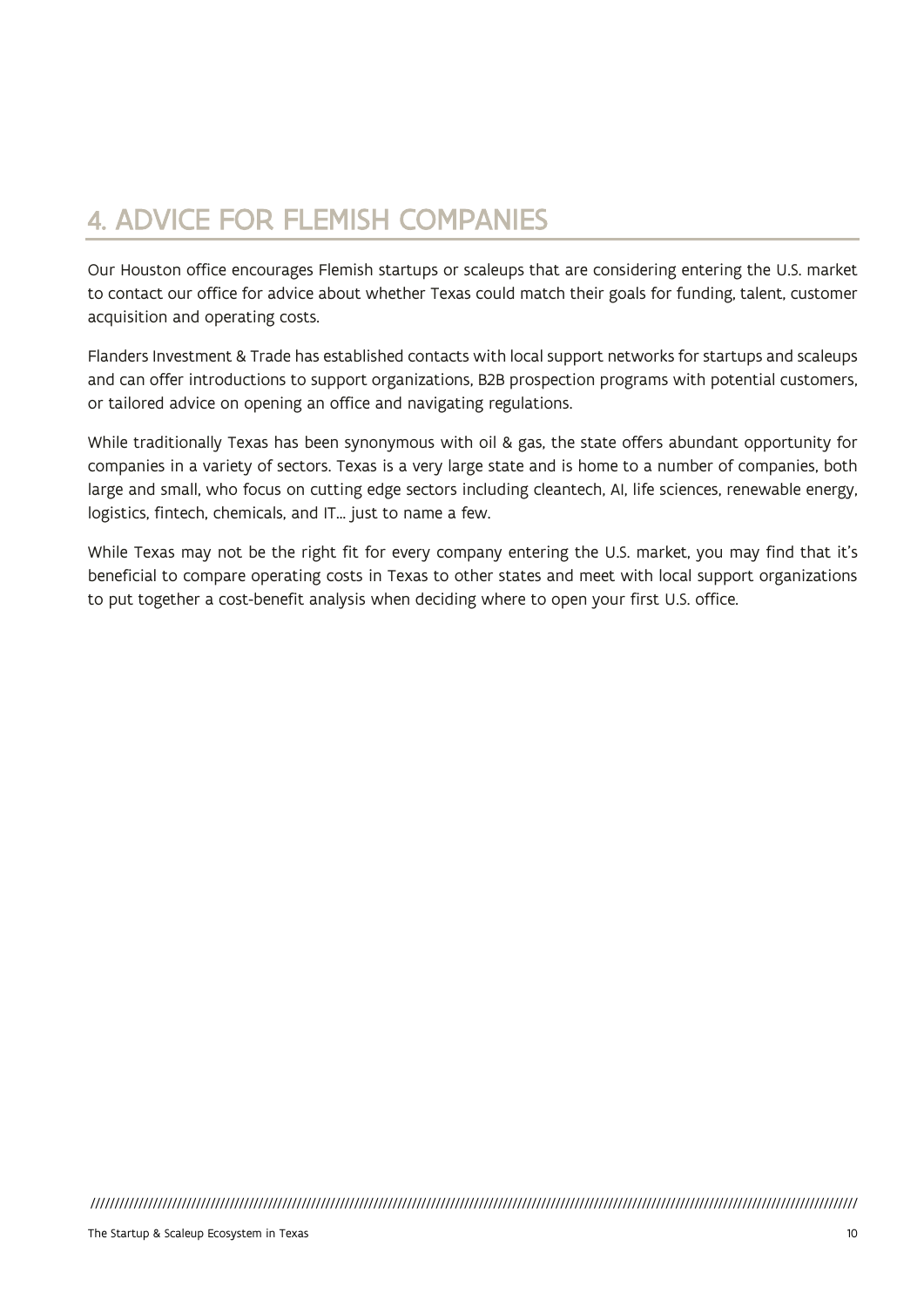## <span id="page-11-0"></span>5. SOURCES

- Azevedo, M. A. (2021, April 09). Mary Ann Azevedo. Retrieved from TechCrunch: https://techcrunch.com/2021/04/09/6-vcs-talk-the-future-of-austins-exploding-startupecosystem/?guccounter=1
- Baer, J. (2021, March 15). Now Any Accredited Investor Can Invest in Texas Startups with Capital Factory and AngelList. Retrieved from Austin Startups: https://austinstartups.com/now-any-accreditedinvestor-can-invest-in-texas-startups-with-capital-factory-and-angellist-e83bc798739e
- Baer, J. (2021, March 07). Texas Startup Manifesto 2.0. Retrieved from Austin Startups: https://austinstartups.com/texas-startup-manifesto-2-0-4669dac1af53
- College Simply. (2021, December 02). Texas Four Year Colleges. Retrieved from College Simply: https://www.collegesimply.com/colleges/texas/four-year-colleges/
- Founder Institute. (2020, December 03). Dallas Startup Resource List: 400+ Accelerators, Incubators, Investors, and more. Retrieved from Founder Institute: https://fi.co/insight/dallas-startupresource-list-400-accelerators-incubators-investors-and-more
- Founder Institute. (2020, March 05). The Guide to Austin's Startup Ecosystem in 2020: 450+ Resources for Entrepreneurs. Retrieved from Founder Institeu: https://fi.co/insight/the-guide-to-the-austinstartup-ecosystem-250-resources-for-entrepreneurs
- Founder Institute. (2021, January 07). Houston Startup Resource List: 470+ Accelerators, Incubators, Investors, and more. Retrieved from Founder Institute: https://fi.co/insight/houston-startupresource-list-450-accelerators-incubators-investors-and-more
- Gonzalez, I. (2016, April 19). Cybersecurity Cluster Emerging at Port San Antonio. Retrieved from San Antonio Report: https://sanantonioreport.org/cybersecurity-cluster-emerges-at-port-san-antonio/
- Hampton, L. (2021, October 05). Big oil courts U.S. clean-energy startups in bid to speed green transition. Retrieved from Reuters: https://www.reuters.com/business/sustainable-business/big-oil-courtsus-clean-energy-startups-bid-speed-green-transition-2021-10-05/
- Houston Airport System. (2021, December 02). Retrieved from Houston Spaceport: https://www.fly2houston.com/spaceport
- Houston, C. F. (2020, January 09). Capital Factory Doubles Down on Houston. Retrieved from Capital Factory: https://www.capitalfactory.com/2020/01/29/capital-factory-doubles-down-houston/
- Lambert, F. (2021, December 1). Tesla announces it has officially moved its headquarters next to Gigafactory Texas. Retrieved from Electrek: https://electrek.co/2021/12/01/tesla-officially-movedheadquarters-gigafactory-texas/
- Missouri Economic Research and Information Center. (2021, September). Cost of Living Data Series. Retrieved from MERIC: https://meric.mo.gov/data/cost-living-data-series
- Moffat, C. (2020, December 17). The Pandemic Didn't Stop Venture Capital From Flowing Into Houston's Life Sciences Sector This Year. Retrieved from Bisnow Houston: https://www.bisnow.com/houston/news/life-sciences/the-pandemic-didnt-stop-venture-capitalflowing-into-houstons-life-sciences-sector-this-year-107136